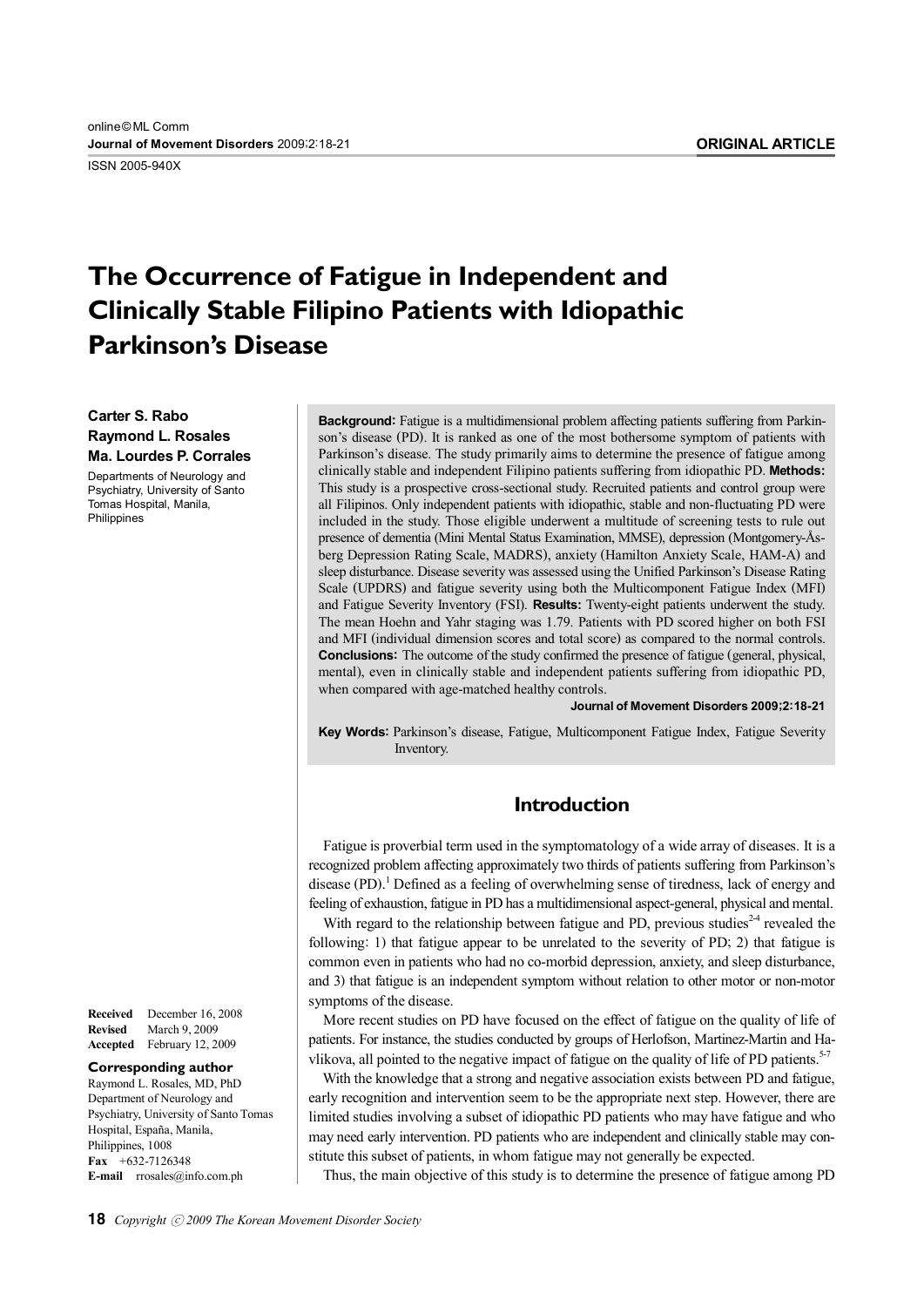who are independent and clinically stable.

# **Subjects and Methods**

#### **Study design**

This is a prospective cross sectional study.

#### **Sample population**

Filipino patients who were diagnosed to have idiopathic PD, and who fulfilled the disease specific and sensitive Parkinson's Data Bank Criteria, were recruited in the study. Men and women were selected without randomization from treatment-compliant eligible patients at our out-patient department from January 2005 to September 2005. All patients should have clinically stable and non-fluctuating disease as verified by the Unified Parkinson's Disease Rating Scale (UPDRS) motor scale<sup>8-10</sup> and a Modified Hoehn and Yahr stage of  $\leq$ 3. Healthy age-matched control group of Filipinos were likewise recruited for the study that correspondingly fulfilled our exclusion criteria.

#### **Exclusion criteria**

Patients and control subjects underwent several screening tests to exclude the presence of depression, anxiety, sleep disturbances and dementia. A previous study done by one of us (relative risk,  $RR$ ),<sup>11</sup> showed a high prevalence of depression and anxiety among Filipino PD patients. Just like the former study, $11$  we employed the Montgomery-Åsberg Depression Rating Scale (MADRS) to evaluate for the presence of depression. MADRS is a 10-item depression scale for the evaluation of symptoms in depression and for assessment of changes in these symptoms. A cut off score of 14 has been validated among PD patients. A patient who scores more than 14 are excluded from our study.<sup>12</sup>

The Hamilton Anxiety Scale (HAM-A) was used to determine the presence of anxiety. HAM-A is a 14-item scale used to quantify the severity of anxiety. The validated cut off score indicating the presence of anxiety is  $18<sup>13</sup>$  In addition, the presence of sleep disturbances was determined during the course of the interview. The Mini Mental Status Examination (MMSE) was utilized to determine the presence of dementia. MMSE is a validated, brief screening test which assess several cognitive domains, namely, memory, orientation, language, praxis, and attention or concentration. The maximum score is 30, and a score of 23 or less is indicative of dementia.<sup>12</sup>

#### **Measurement of fatigue severity**

Patients and control subjects who were able to qualify for the study were then asked to complete a self-report questionnaire to determine the presence and severity of fatigue.

The Multicomponent Fatigue Index (MFI) is a self-report scale that determines the multidimensional aspect of fatigue. It consists of a cognitive fatigue subscale and a physical fatigue subscale. The cognitive fatigue subscale consists of seven questions and the physical fatigue subscale consists of eight questions. Subjects rate their perceived level of fatigue using a Likert scale, where 1 indicates no problem at all and a scale of 5 indicates severe problem.<sup>14</sup>

The Fatigue Severity Inventory (FSI), on the other hand, is a self-report questionnaire that measures the severity of fatigue in general and its impact on their daily lives. Each item is a statement on fatigue that the subject rates from 1 (completely disagree) to 7 (completely agree). The FSI is a questionnaire modified from the 29 item Fatigue Severity Scale (FSS) developed by Krupp and colleagues to determine the presence of fatigue in patients with multiple sclerosis.15 This was subsequently validated by Lou to be used as a measure fatigue in patients with PD.<sup>1</sup>

#### **Statistical analysis**

Independent two-sample *t*-test was utilized to determine whether the difference in the MFI and FSI scores of patients with PD versus the normal control reached statistical difference (alpha level of 0.05).

### **Results**

Thirty-three PD patients were recruited for the study. Only 28 patients (18 females) were found eligible for the study. Five patients were excluded due to the presence of depre-

| <b>Table 1.</b> Mean values of FSI, total MFI, and its subscores of patients with PD and control ( $\alpha_{0.05}$ =1.684) |  |  |
|----------------------------------------------------------------------------------------------------------------------------|--|--|
|----------------------------------------------------------------------------------------------------------------------------|--|--|

|                                     | Normal patients |           | Parkinson's patients |           |                 |
|-------------------------------------|-----------------|-----------|----------------------|-----------|-----------------|
|                                     | <b>MEAN</b>     | <b>SE</b> | <b>MEAN</b>          | <b>SE</b> | Unpaired t-test |
| Fatigue severity scale              | 86.88           | 4.1916    | 139.50               | 3.5007    | 9.812           |
| Multi-dimensional fatigue inventory | 38.62           | 2.1631    | 59.65                | 2.2478    | 6.865           |
| General fatigue                     | 7.77            | 0.6928    | 13.88                | 0.5658    | 6.956           |
| Physical fatigue                    | 7.12            | 0.7313    | 11.77                | 0.5504    | 5.174           |
| Reduced activity                    | 7.31            | 0.6004    | 13.19                | 0.5196    | 7.541           |
| Reduced motivation                  | 6.92            | 0.5158    | 10.92                | 0.4503    | 5.949           |
| Mental fatigue                      | 6.85            | 0.4330    | 9.50                 | 0.3868    | 4.648           |

FSI: Fatigue Severity Index, MFI: Multicomponent Fatigue Index, PD: Parkinson's disease.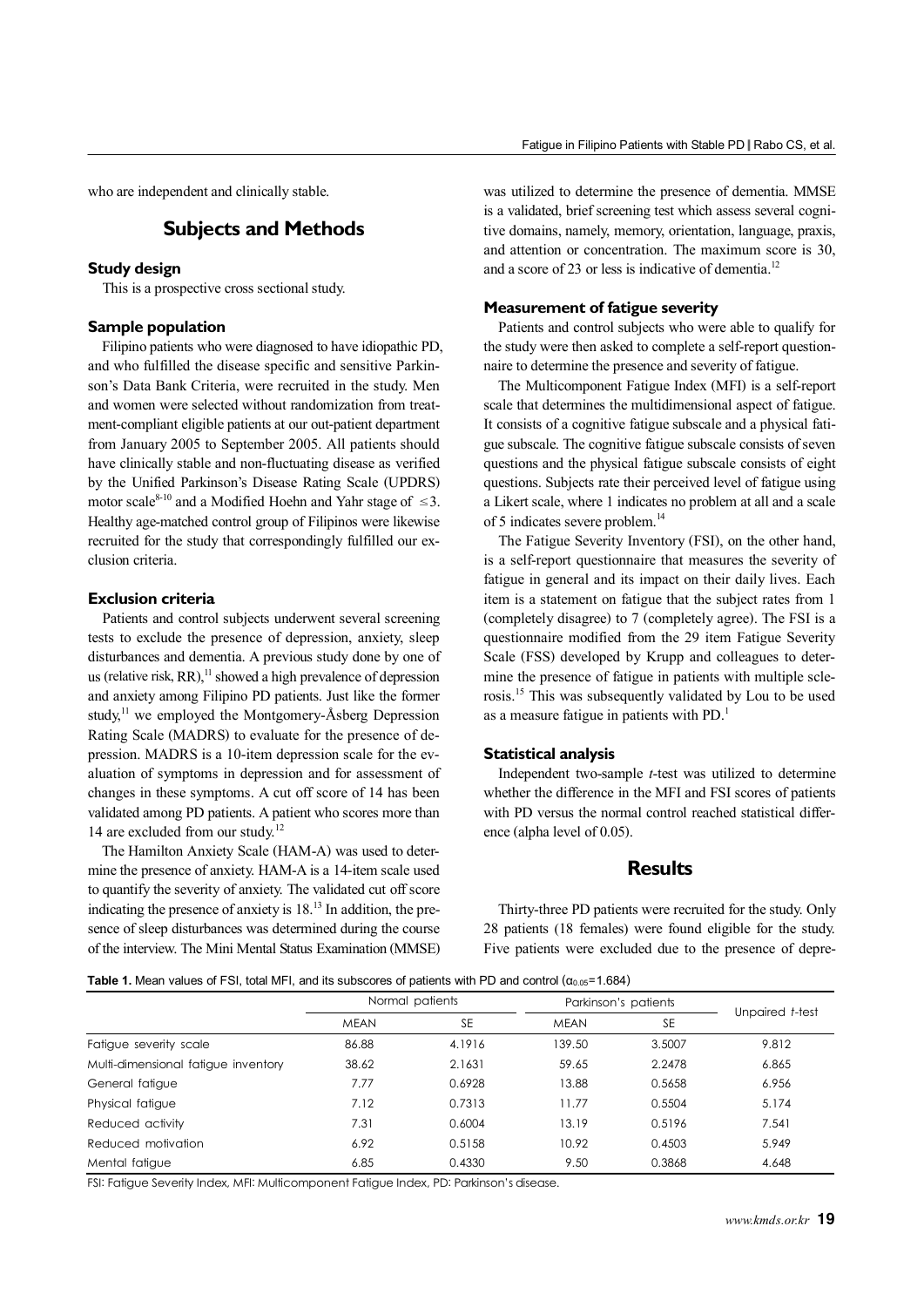

**Figure 1.** Mean value of Fatigue Severity Index in PD patients and control. PD: Parkinson's disease.



**Figure 2.** Mean value of Multicomponent Fatigue Index in PD patients and control. PD: Parkinson's disease.

ssion and anxiety.

Twenty-eight age-matched control subjects (19 females) were included in the study. The mean age of the PD patients was 64 years, while the mean age of the control group was 60 years. The mean Hoehn and Yahr staging was 1.79 (6 patients in stage 1.0, 8 patients in stage 1.5, 6 patients in stage 2.0 and 8 patients in stage 2.5).

The mean values of the FSI, MFI, and its subscores and the unpaired *t*-test value of PD patients compared to that of the normal controls were computed (Table 1). The scores between patients with PD and the normal control group for the MFI and FSI were then compared. It was evident that patients with PD scored higher on FSI (Figure 1) and the total score of MFI (Figure 2). Similarly, all of the five dimensions in the MFI showed a higher score in patients with PD as compared to the normal controls. All the scores of PD patients were statistically significant when compared with the normal control at confidence interval of 0.05 using the unpaired *t*-test.

# **Discussion**

Fatigue is a common symptom affecting patients with PD. Friedman and Friedman found fatigue as the presenting symptom in 2% of their patients with PD. Likewise, they reported that 15-33% of all PD patients considered fatigue as their most disabling symptom, and more than half ranked fatigue as among one of the three worst symptoms. The same authors emphasized that fatigue seemed to be more troubling than tremors, slowness, or gait disturbance in some of their patients.2 In this present study, we noted that patients suffering from idiopathic PD who are independent and clinically stable, also experienced more fatigue as compared to the control group, and even in the absence of co-morbid conditions like depression, anxiety and sleep disturbances. These findings are congruent with an earlier observation that fatigue syndromes are not merely somatic symptoms of anxiety and depression but occur as a separate entity.<sup>3</sup>

Furthermore, in this present study, we noted that idiopathic PD patients who are independent and clinically stable also obtained significantly higher fatigue scores as compared to normal subjects, in all the subsets of the MFI. The data indicate that all dimensions of fatigue, namely, general, physical and emotional fatigue, are affected, even in independent and clinically stable PD patients. Characterizing fatigue is important for two reasons: 1) These various domains of fatigue selectively affect the different aspects of one's quality of life as explained by the study of Havlikova and colleagues.<sup>7</sup> They noted that the physical dimensions of fatigue were connected with mobility and activities of daily living; the mental dimensions with cognition, emotional well-being, communication and activities of daily living; and that general fatigue was related to bodily discomfort<sup>7</sup> and 2) Treatment varies depending on the character of the fatigue and its manifestation.<sup>1</sup>

Thus, physicians should be aware of the presence of fatigue even in clinically stable and independent patients suffering from idiopathic PD. Where there are opportunities, one should be able to properly identify and assess this subset of patients, and possible allow early intervention, leading to a better quality of life.

#### **REFERENCES**

- 1. Lou J, Kearns G, Oken B, Sexton G, Nutt J. Exacerbated physical fatigue and mental fatigue in Parkinson's disease. Mov Disord 2001; 16:190-196.
- 2. Friedman J, Friedman H. Fatigue in Parkinson's disease. Neurology 1993;43:2016-2018.
- 3. Kirk KM, Hickie IB, Martin NG. Fatigue as related to anxiety and depression in a community-based sample of twins aged over 50. Soc Psychiatry Psychiatr Epidemiol 1999;34:85-90.
- 4. Herlofson K, Larsen JP. Measuring fatigue in patients with Parkinson's disease - the Fatigue Severity Scale. Eur J Neurol 2002;9:595-600.
- 5. Herlofson K, Larsen JP. The influence of fatigue on health-related quality of life in patients with Parkinson's disease. Acta Neurol Scand 2003; 107:1-6.
- 6. Martinez-Martin P, Catalan MJ, Benito-Leon J, Moreno AO, Zamarbide I, Cubo E, et al. Impact of fatigue in Parkinson's disease: the Fatigue Impact Scale for Daily Use (D-FIS). Qual Life Res 2006;15:597- 606.
- 7. Havlikova E, Rosenberger J, Nagyova I, Middel B, Dubayova T, Gdo-